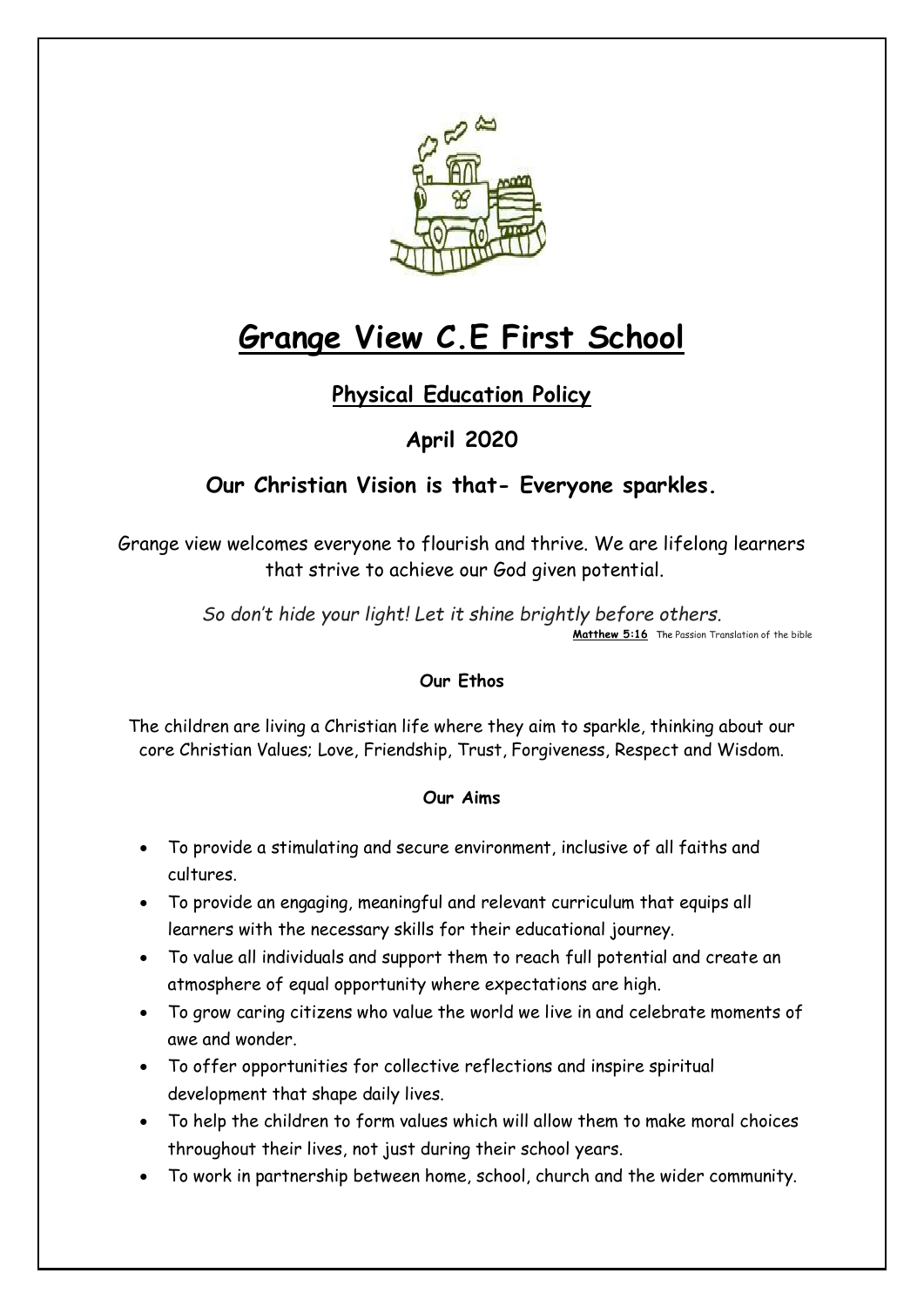# **The importance of physical education to the curriculum**

*A high-quality physical education curriculum inspires all pupils to succeed and excel in competitive sport and other physically-demanding activities. It should provide opportunities for pupils to become physically confident in a way which supports their health and fitness. Opportunities to compete in sport and other activities build character and help to embed values such as fairness and respect. (National Curriculum, 2013)*

Physical education develops pupils' physical competence and confidence, and their ability to use these to perform in a range of activities. It promotes physical skilfulness, physical development and knowledge of the body in action. Physical education provides opportunities for pupils to be creative, competitive and to face up to different challenges as individuals and in groups and teams. It promotes positive attitudes towards active and healthy lifestyles. Pupils learn how to think in different ways to suit a wide variety of creative, competitive and challenging activities. They learn how to plan, perform and evaluate actions, ideas and performances to improve their quality and effectiveness. Through this process, pupils discover their aptitudes, abilities and preferences, and how to make choices about getting involved in lifelong physical activity.

#### **National Curriculum Expectations**

By the end of Key Stage 1, pupils should develop fundamental movement skills, become increasingly competent and confident and access a broad range of opportunities to extend their agility, balance and coordination. They should be able to engage in competitive physical activities, in a range of increasingly challenging situations.

By the end of Key Stage 2, pupils should continue to apply and develop a range of skills, learning how to use them in different ways and to link them to make actions and sequences of movement. They should enjoy communicating, collaborating and competing with each other.

Schools are also required to provide lessons in swimming and water safety, either in key stage 1 or key stage 2.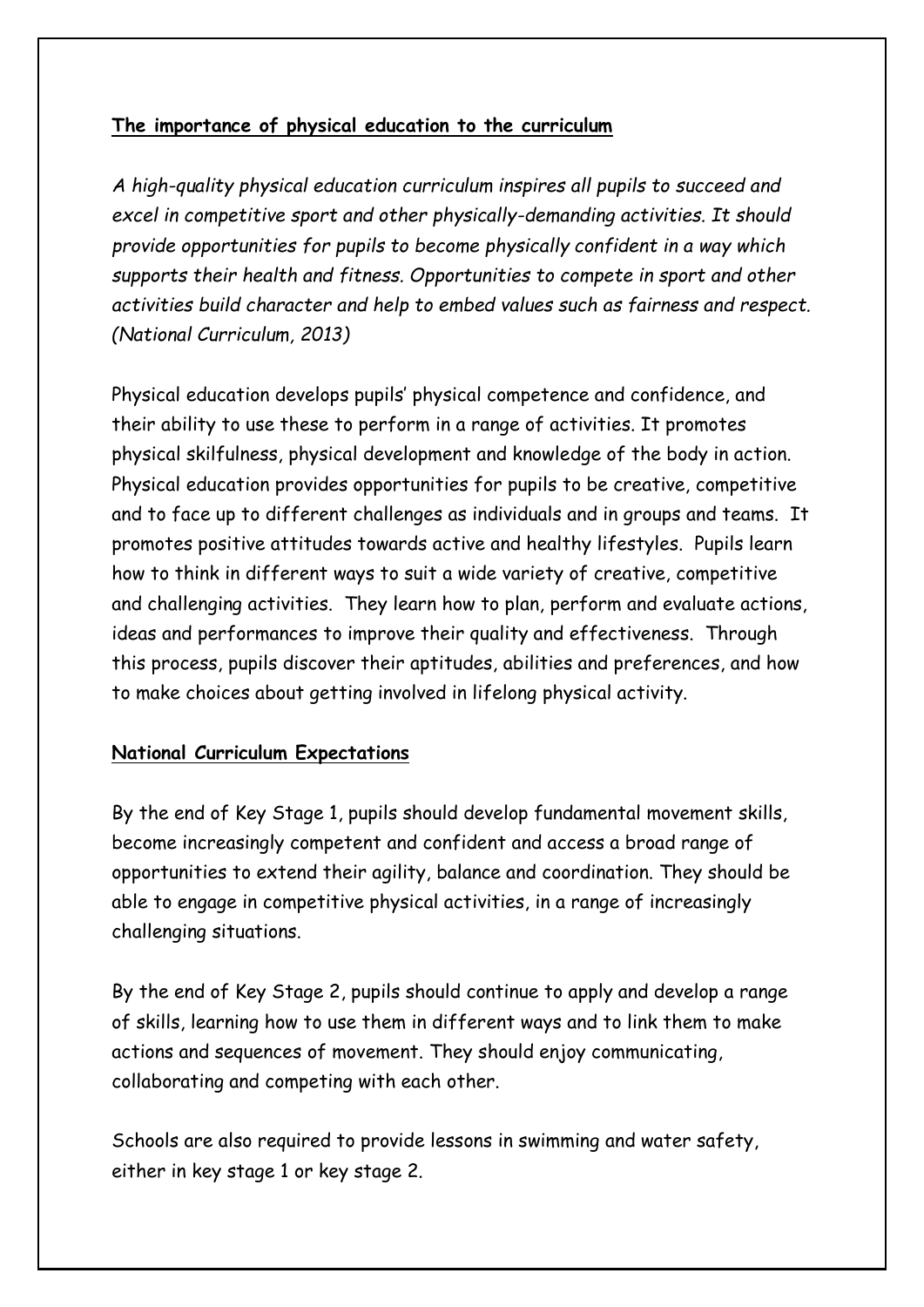# **The aims of physical education and how these contribute to the school's aims**

**The school aims to:**

- Teach pupils to be more skilful in the ways they control their movements and develop co-ordination;
- Develop habits leading to a healthy and active lifestyle and promote physical well-being;
- Help pupils understand how the body responds to activity;
- Develop pupils' confidence in applying and adapting a range of skills in a variety of settings;
- Foster an appreciation of the artistic and aesthetic aspects of physical activity;
- Contribute to pupils' social and emotional development, by developing their self-confidence and self-esteem;
- Develop personal qualities such as commitment, fairness, tolerance, and a concern for others;
- Develop personal and social competence and the necessary skills to manage success in competitive and co-operative situations; to cope with losing, and to retain a proper sense of perspective in competition.
- To share learning intentions with pupils in a lesson.

# **Strategy for implementation**

All children are entitled to a progressive and comprehensive Physical Education programme which embraces the Statutory Orders of the National Curriculum and which takes account of individual interests and needs.

Children should have access to all compulsory components of the National Curriculum programmes of study (Dance, Games, Gymnastics), using indoor and outdoor environment where appropriate, so that a realistic attempt is made to achieve the end of Key Stage statements.

At points during the key stage 2, children will be taught Athletic Activities. Residential visits are made in KS2 to cover part of the Outdoor Education target.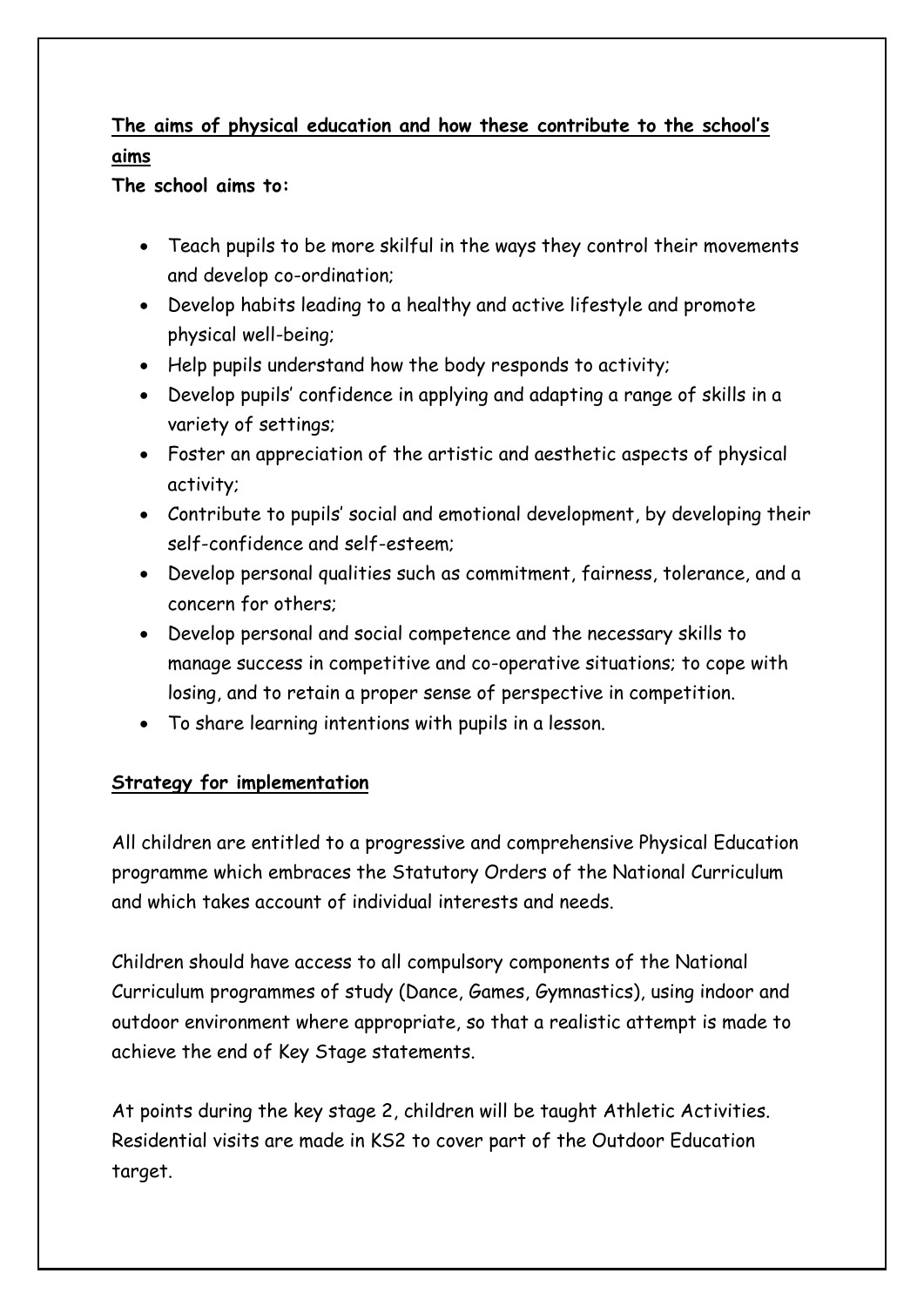In addition, the school has opted to focus on Swimming. KS2 are entitled to take part in swimming this academic year.

Throughout the key stage children will be taught how to sustain energetic activity over appropriate periods of time in a range of physical activities.

#### **Teaching and Learning**

Good lessons should contain the following elements:

- **Purpose**: lessons should have clear objectives and defined learning outcomes which should be explained to the pupils at the beginning of the lesson;
- **Progression**: pupils' capabilities should be developed, with increasing demand made on the physical and mental processes. Building on previous learning is essential; so too is working to achieve successful outcomes through repetition, application and refinement of skills;
- **Pace**: high levels of activity, avoiding dead spots, with clear expectations for high work rates to be maintained are important. The physiological benefits of exercise should be explained and understood and their association with health emphasised;
- **Coherence**: all teachers should reinforce previous understanding and establish links between curriculum experiences.
- **Challenge**: high expectations are set for individual and group achievement. Pupils are extended both physically and intellectually through interesting tasks;
- **Differentiation**: is achieved through using tasks and equipment that enable pupils to be challenged appropriately and which ensures good progress for all ability groups;
- **Pupils' responsibility**: in lessons pupils are encouraged to make decisions. They are given responsibility for equipment, group organisation, and, at times, their own learning, as they practice and repeat movements in order to improve efficiency and the quality of their performances.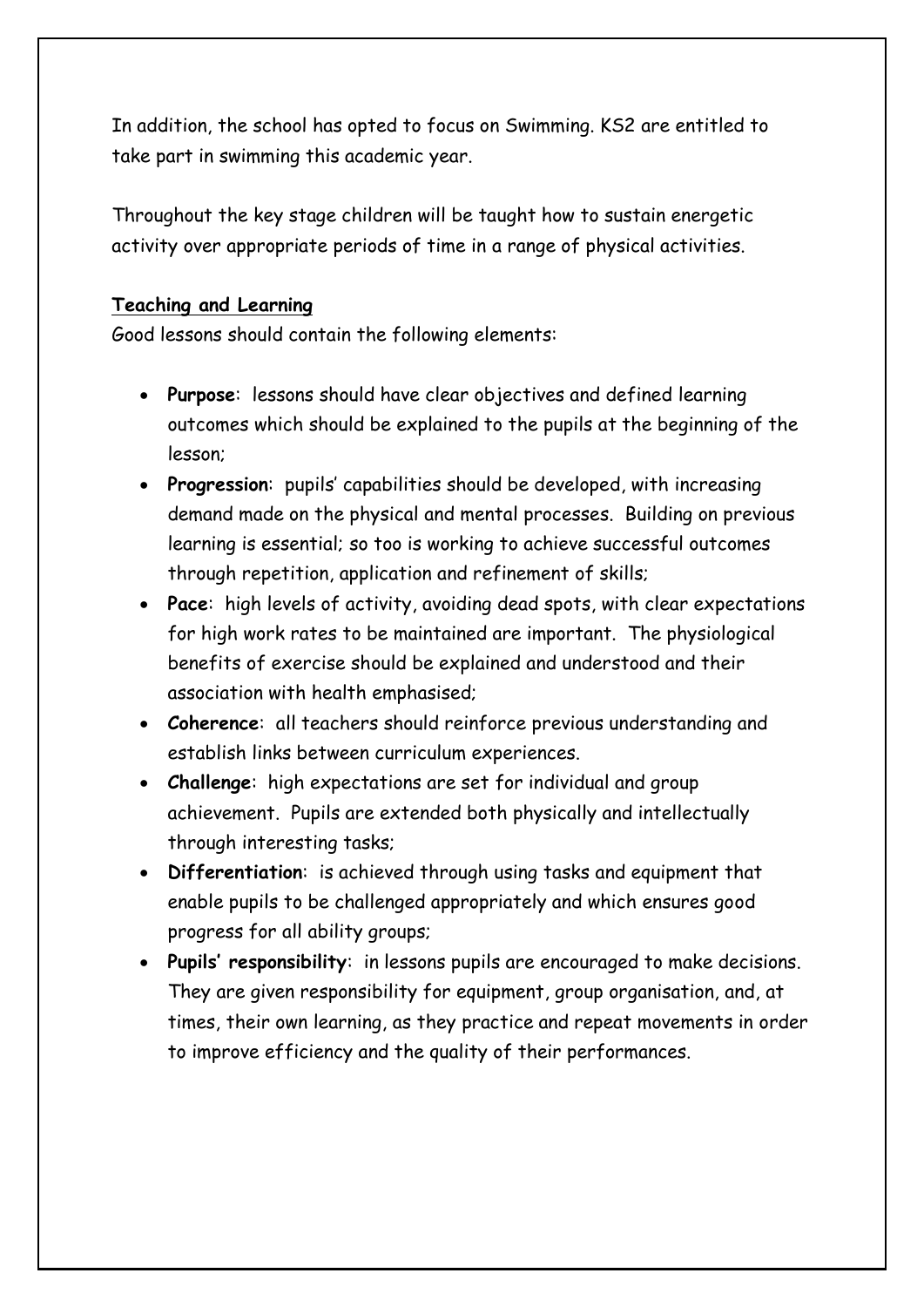### **Inclusion**

No pupils are excluded from any physical education programme.

Lessons provide good quality experiences that are suitably challenging for all pupils. Pupils undertake different activities, but all pupils are given the same opportunity to achieve the aims through an appropriate range of activities. For pupils with limited gross motor skills, the integrity of activities is maintained and expectations consider the individual needs of pupils.

#### **Equal Opportunities**

In order to ensure equality of opportunity, all activities will be planned:

- Ensuring that boys and girls are able to participate in the same curriculum
- Taking account of the interests and concerns of boys and girls by using a range of activities and contexts for work and allowing a variety of interpretations and outcomes
- Avoiding gender stereotyping when organising pupils into groups, assigning them to activities or arranging access to equipment
- Taking account of pupils' specific religious or cultural beliefs relating to the representation of ideas or experiences
- Enabling the fullest possible participation of pupils with disabilities or particular medical needs in all subjects, offering positive role models and making provision, where necessary, to facilitate access to activities with appropriate support, aids or adaptations.

# **Organisation**

The PE curriculum should be planned to provide a balance of activities within the Programmes of Study. The long-term plan is focused around the Val Sabin Scheme of Work but extra support will be needed, to provide sufficient activity ideas. The Tops programme is also a good source of materials.

Lessons should include warming-up exercises and stretches before the main tasks, and cooling down activities when appropriate.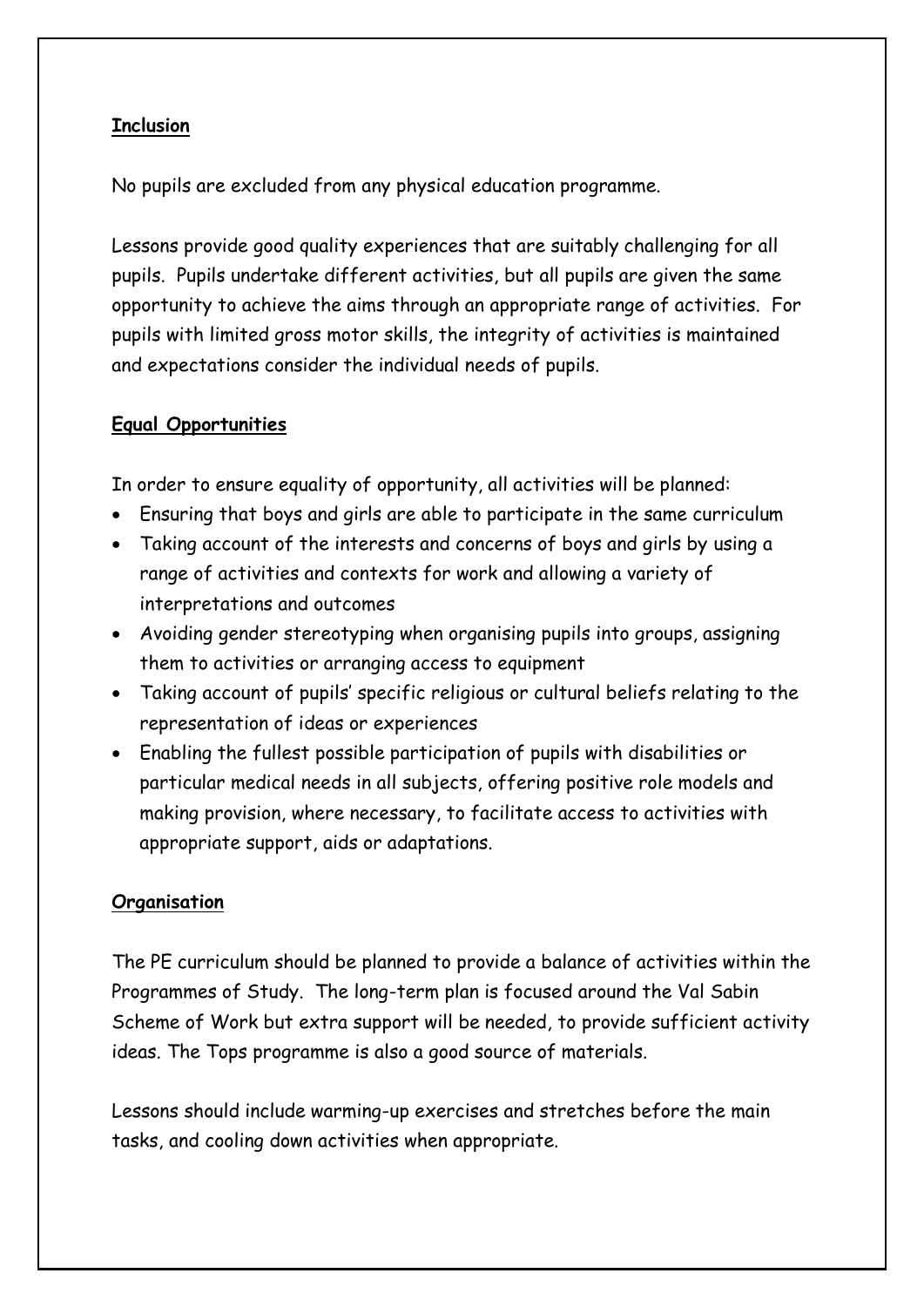Opportunities are taken, where appropriate, to make links between PE and other subjects.

The Governors have agreed that swimming lessons at Morpeth Pool should take place once a week from September to July for KS2 and depending on class numbers for KS1. Because of time restrictions and availability of the pool, each class will receive 30-minute sessions of swimming from 1.00pm to 2.00pm each week. Throughout this time however, transport will have to be accounted for under the PE sports funding. Swimming for KS1 will be reviewed.

Full use should be made of the field when conditions allow. This is vital in fulfilling the time recommendations although appropriate use of other facilities should be used when the conditions are non-conducive to PE.

# **Time Allocation**

There should be at least 2 hours a week of high-quality PE for both Key Stage 1 and 2. This is a guide which may vary during the year depending on what activities are being taught but should equate to the equivalent of 2 hours of high-quality PE lessons when averaged out across the school year. The Hall is time-tabled for two sessions per year group each week.

#### **Learning Resources**

There is a variety of games equipment to enable pupils to work with balls, bats and rackets, which are best suited for their age and stage of development. Most equipment is kept in the PE cupboard. Larger equipment is stored in the Hall itself.

Pupils should be trained to select, collect and replace all equipment tidily, but it is the responsibility of the staff to ensure that this is done properly.

Responsibility for inspecting equipment is outlined below.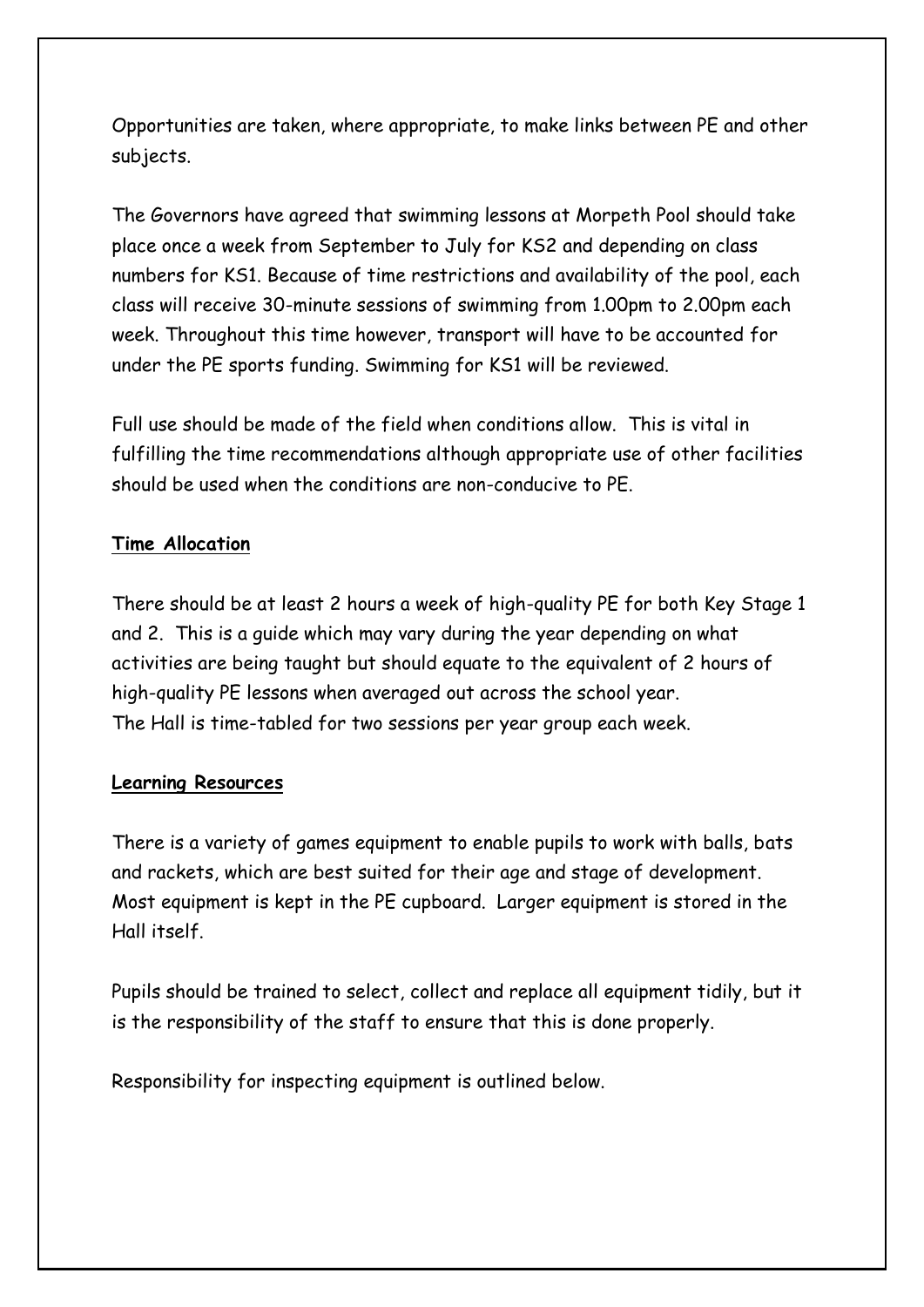# **Safe Practice**

Safety should be paramount when planning PE activities. All teachers should refer to the following guidelines when planning their PE curriculum:

- Safe Practise in Physical Education and Sport (2016)
- Northumberland Education External Visits Code of Practice (2012)
- Coquet and Ashington School Sport Partnership Programme, Sports Event Policy (2015)
- School Sport Partnership Programme: Risk Assessment (2015)

Risk assessments should be considered in lesson plans, and safety aspects should be considered with the children prior to the task. Children should develop their own abilities to assess risks.

First aid equipment should be available, and all staff should know what to do and who to call for assistance in the event of an accident. All staff have basic first aid training. Inhalers for children suffering from asthma must be readily available.

Regular checks should be made on all equipment. The Co-ordinator should make frequent visual checks for wear and tear and security of major items, and all staff should be responsible for reporting to the Co-ordinator when any items need replacing or repairing. Any items constituting a danger should be taken out of use immediately.

All large items of PE equipment are inspected annually by independent safety expert.

Children should be taught how to move and use apparatus safely under the supervision of a teacher or responsible adult.

Children should be made aware of safe practice when undertaking any PE activity.

Children should understand the safety risks involved in wearing inappropriate clothing, footwear or jewellery and other body piercing. Long hair must be tied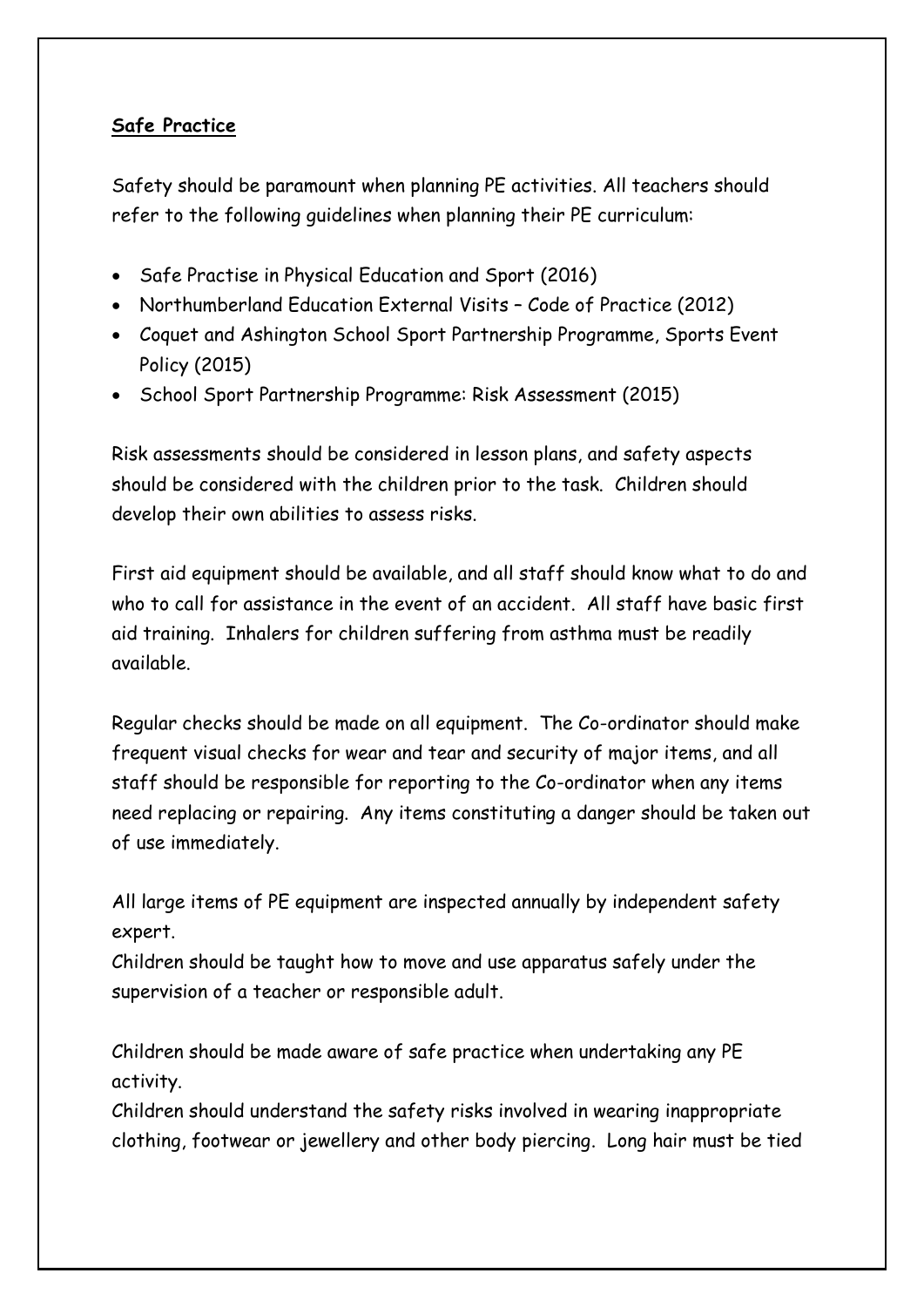back with soft hair bands. It is expected that all children will adhere to advice given with regard to this.

Good class control, appropriate routines and the use of recognised procedures to teach skills are fundamental to safety.

#### **Leadership and Management**

**The role of the PE Coordinator/Subject Leader** 

- Maintaining and updating knowledge and understanding of the subject
- Coordinating Planning and setting high expectations
- Teaching and managing pupil learning
- Ensuring consistency in assessment, recording and reporting
- Monitoring pupil achievement
- Establishing and developing relationships with parents, local clubs and the wider community.
- Maintaining and managing own role (performance and continuing Professional Development)
- Managing and developing school staff and other adults contributing to the PE programme.
- Managing and monitoring resources and equipment
- Providing support and clear leadership

# **Staff development and training opportunities**

To develop staff confidence and competence in teaching physical education:

- The subject leader will attend School Sport Partnerships Programme;
- Whole-school training needs are identified as a result of the monitoring and evaluation programme;
- Other training needs are identified through induction programmes and performance management;
- The subject leader will arrange for relevant advice and information from courses to be disseminated and, where appropriate, to be included in improvement planning and turned into practice;